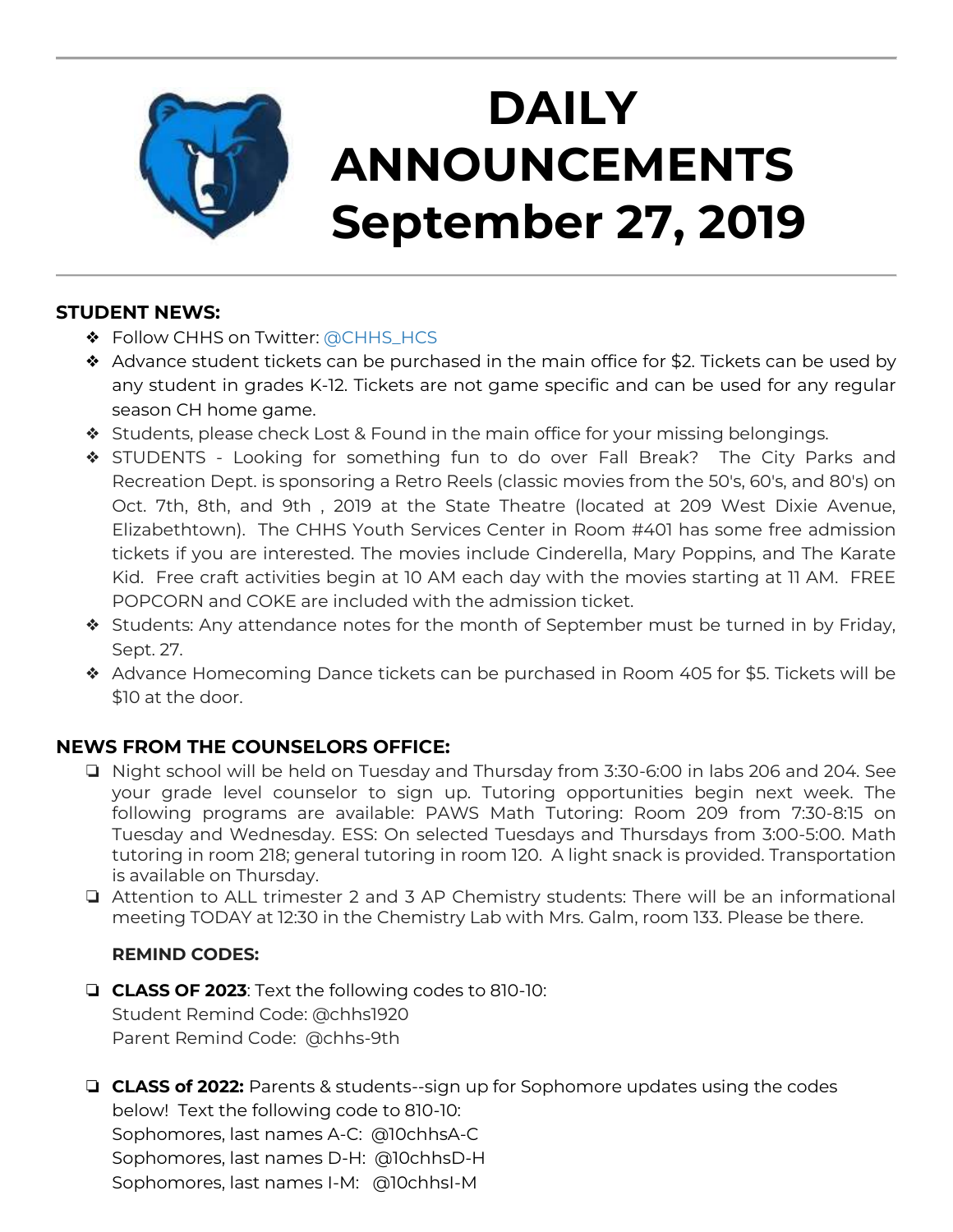

Sophomores, last names N-R: @10chhsN-R Sophomores, last names S-Z: @10chhsS-Z

❏ **CLASS OF 2021:** Junior Remind Enrollment Information-- Last name A - C - Text the message @atocjunior to the number 81010 Last name D - H - Text the message @dtohjunior to the number 81010 Last Name I - M - Text the message @itomjunior to the number 81010 Last Name N - R - Text the message @ntorjunior to the number 81010 Last Name S - Z - Text the message @stozjunior to the number 81010

❏ **CLASS OF 2020:** Students can only join ONE student account for these. Parents can join only ONE parent account. **Student Accounts:** Senior Class Information--Text @chhssrinfo to 81010; Senior College Information--Text @srcollege to 81010 (includes Senior Class Information); Early College Seniors-- Text @cdk632 to 81010 (Includes Sr Class and Sr College) **Parent Accounts:** Senior Class Parent Information--Text @3g94ke to 81010; Senior Parent College Information--Text @kfgd72 to 81010 (includes Senior Class Information); Early College Seniors--Text @cdk632 to 81010 (Includes Sr Class and Sr College)

#### **UPCOMING EVENTS:**

- September 23-September 27: SPIRIT WEEK
	- Friday: Time to Rep-- Class Colors (9th=Yellow, 10th=White, 11th=Navy, 12th=Columbia)
- September 27: Football Homecoming Game/Dance-- Theme is Decades!
- October 3: Underclass picture retakes
- October 7-11: No School/Fall Break
- October 14: No school for students. PLD for faculty & staff

#### **CLUB NEWS:**

- → Game Club members meet every Monday after school until 5:30 with Mr. Menendez in room 129.
- → Central Hardin is celebrating National German week from September 30 October 4..
- ➔ Drama Club, with members of CHHS faculty, will perform *The Laramie Project* at the PAC Friday 10/18 at 7pm and Saturday 10/19 at 2pm, \$5 general admission. Faculty and staff are free, but please purchase tickets for friends and family you bring with you. Juniors interested in the school day matinee trip, see Ms. Sherrard.
- → The Bruin Art Club will be painting the mural on Monday, September 30th until 5 pm.